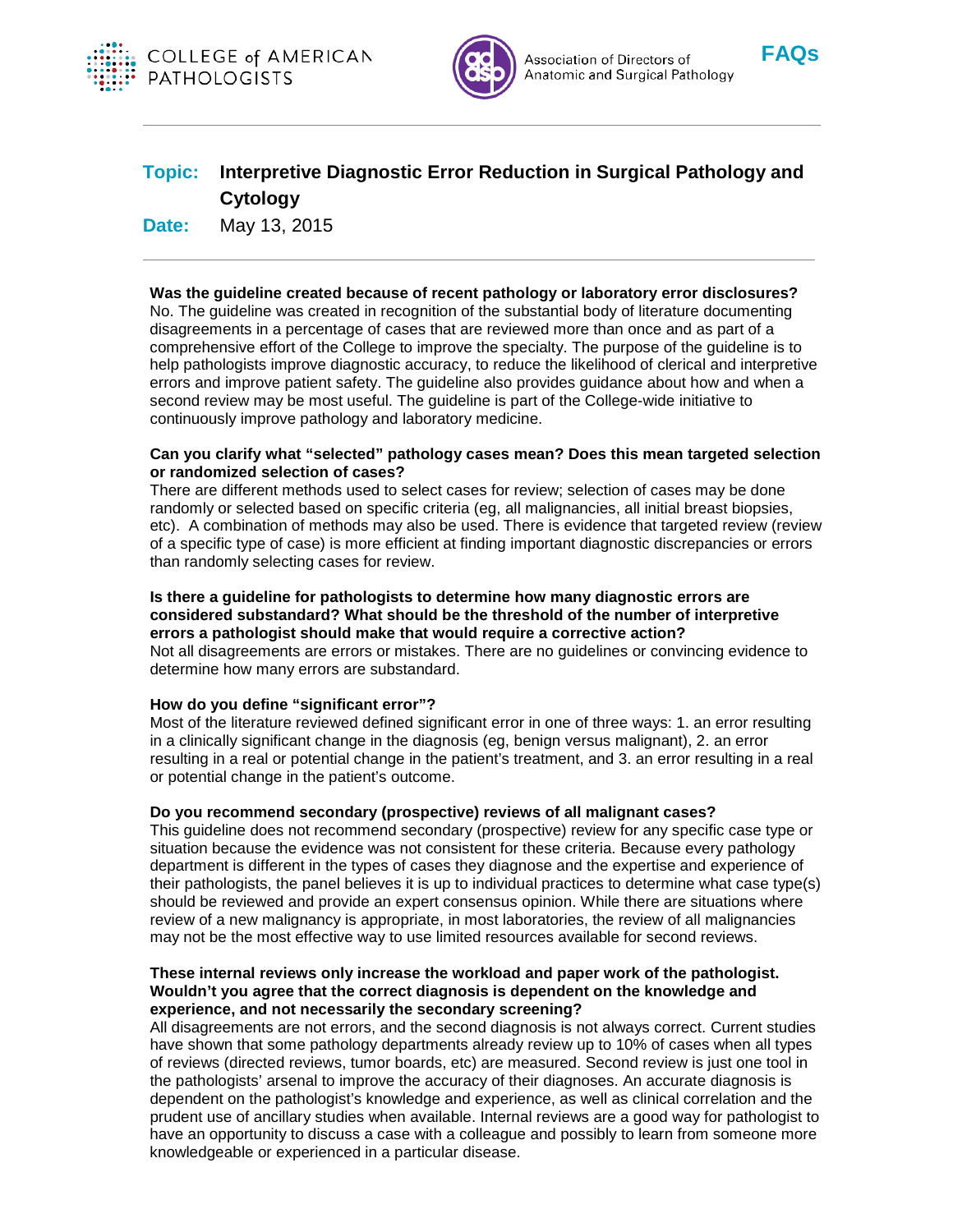



Association of Directors of Anatomic and Surgical Pathology



### **Is there a standard way of reviewing pathology cases (eg diagnostic criteria)?**

No. Case review may be done in numerous ways. Prospective reviews are usually done within a department before sign-out to confirm a finding or lack of a finding. Some departments review cases shortly after they are signed out (immediate retrospective review). A combination of these may be appropriate. On many occasions, a pathologist may seek expert consultation (review) on a unique or rare disease from a pathologist at another institution. Frequently, cases are reviewed in the process of preparing for attendance at a tumor board or clinical-radiographic-pathologic review conference as well as other conferences. Finally, patients often have specimens generated at one location and the final treatment and/or follow-up is done at another institution. This typically involves review of the original material by pathologists at the second institution.

# **A second opinion is not always a better opinion. Can the experts comment on this?**

Ideally, second opinions are requested from a more experienced pathologist while others occur because the patient is seen at another institution where the reviewing pathologist may not be a subject matter expert. Even when the second opinion does not change the diagnosis, it may add value in highlighting subtle findings and in addressing the need for additional information to manage the patient. There are documented instances where a second opinion is subsequently shown to be wrong. So a pathologist should critically evaluate the reviewing pathologist's interpretation, particularly when that opinion is substantially different or unexpected. In some cases, a third opinion from an independent pathologist may be of value. In addition to tailoring their review processes to local needs and situations, individual practices can and should discuss strategies for deliberating and resolving significant differences of opinion.

### **What percentage of cases should be reviewed?**

There was no consistent evidence that defined the extent of reviews. Based on the literature and certain CLIA regulations, up to10% of cases are reviewed in some departments and that should be determined by the laboratory director in their practice setting.

### **What constitutes a "timely" review of cases?**

"Timely" review of cases may be prospective or retrospective but must occur before the patient undergoes definitive treatment. Informing the treating physician whenever there may be a delay before a second review is planned is the best way to avoid harming a patient.

The ["CAP-ADASP Consensus Statement on Effective Communication of Urgent Diagnoses and](http://www.archivesofpathology.org/doi/pdf/10.5858/arpa.2011-0400-SA)  [Significant, Unexpected Diagnoses in Surgical Pathology and Cytopathology"](http://www.archivesofpathology.org/doi/pdf/10.5858/arpa.2011-0400-SA) recommends that pathologists should communicate urgent diagnoses as soon as possible to because it may directly affect patient care.<sup>1</sup>

### **The best practice of secondary reviews may be feasible in large academic institutions, but can be burdensome for many solo or small practice pathologists. What do you suggest for these situations?**

A pathologist in solo practice should document when cases are sent to another institution and cases discussed at conferences/tumor boards at the very least. In addition, with digital imaging and telepathology becoming more common, timely reviews by additional pathologists may be more feasible and accommodating.

### **How do we document secondary case reviews?**

Secondary case reviews may be documented in the report when they are done prospectively, but could also be documented in a separate intra-department consultation file or consensus conference case log.

# **Are there specific cases that should have a standing recommendation for targeted or secondary reviews?**

In general, targeted review should include high risk lesions or clinical history, but departments should periodically asses and determine which types of specimens should be reviewed. The type